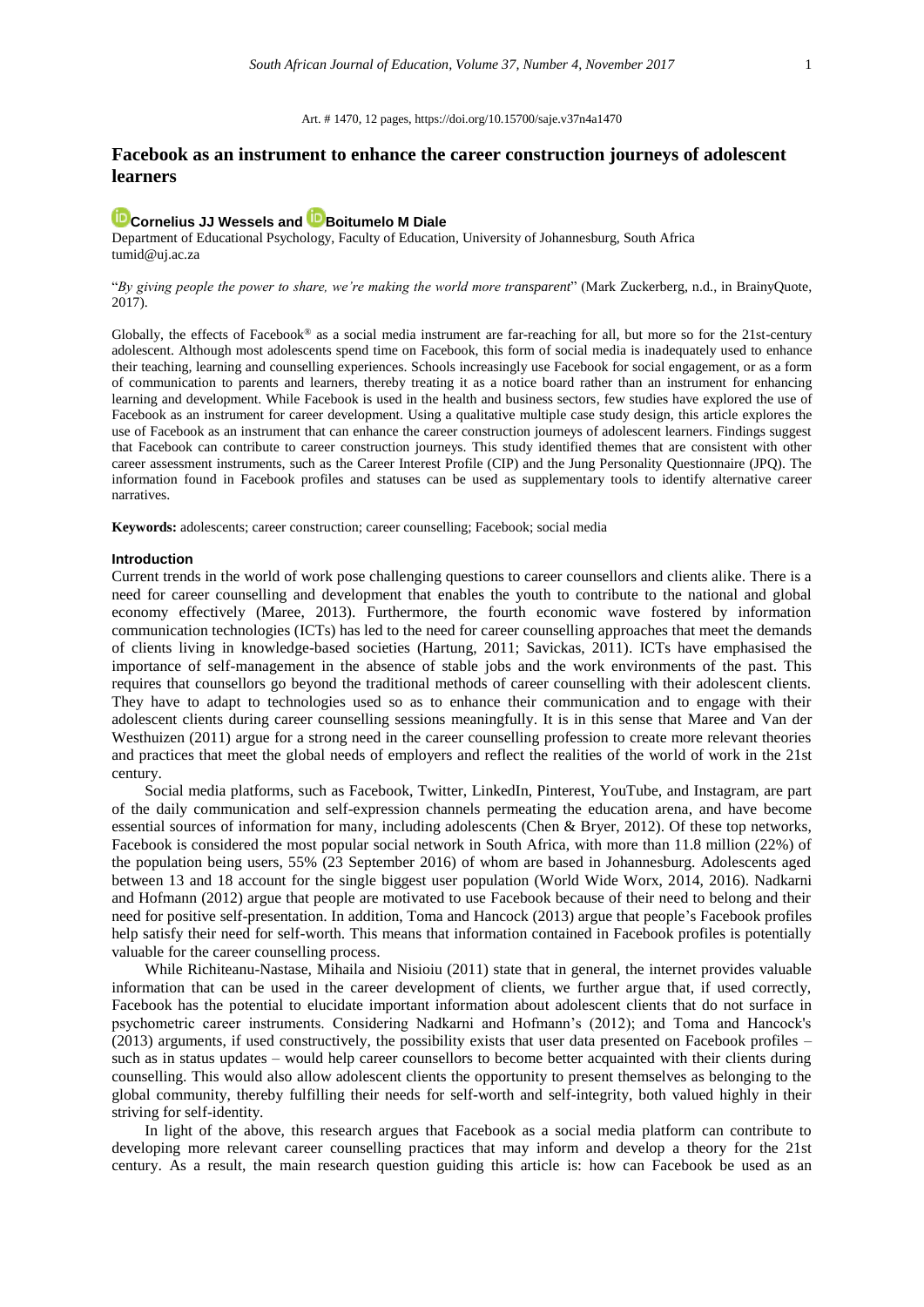instrument to enhance the career construction journeys of Grade 11 adolescents? Specifically, this article explored the use of Facebook as a social media instrument for enhancing career construction journeys.

## Conceptualising the Career Construction of Adolescents within the SA Context

Choosing a career path in the 21st century is a complicated process, with several twists and turns that learners must navigate successfully. Due to this complication – never as straightforward as it has been made out to be  $-$  Maree (2013) warns against the danger of depending only on psychometric results to provide career counselling to learners. Instead, he emphasises the importance of considering the subjective meanings people attach to their career (and life) stories as these are key to successful career choices, self and career construction, and life design. Di Fabio and Maree (2012) describe career construction to be a more specific process than self-construction, with career construction focusing only on the construction of an identity derived from one's career. For this reason, Savickas (2005, 2012) advocates for the use of Career Construction Theory (CCT) as a career counselling framework relevant for the 21st century. CCT takes into consideration a client's flexibility, adaptability, and lifelong learning. According to the CCT, careers develop over time as individuals attribute meaning to their work experiences (Di Fabio & Maree, 2012). It is during this development that counsellors play a major role in the lives of adolescent learners as they navigate their career paths and construct their career identities.

Savickas (2005:43) asserts that "individuals construct their careers by imposing meaning on their vocational behaviour and occupational experiences." This meaning is embedded in the five step process of Career Construction Theory, viz. constructing, deconstructing, reconstructing, coconstructing, and taking action (Savickas, 2012). Maree (2013:36) contends that CCT not only relies on other career theories, but takes them into consideration when blending these theories into an "all-encompassing theory of career and vocational behaviour."

Savickas, Nota, Rossier, Dauwalder, Duarte, Guichard, Soresi, Van Esbroeck and Van Vianen (2009) further assert that the career counselling approaches that are currently used are insufficient in a modern economy since they ignore the rapidly changing environments in which their clients live.

In support of Savickas's assertion, Maree (2013) argues that traditionally, career counselling has been dominated by a positivist epistemological paradigm, and is informed by various quantitative assessment and counselling approaches. In various contexts, the counsellor is still perceived as an expert, and his/her role is to provide the client with expert knowledge gleaned from psychometric assessment results. As part of this five-step process, however, the client,<sup>i</sup> together with the counsellor, work towards identifying central life roles through dialogue that eventually enables them to define their priorities, identify supports, cultivate resources, as well as engage in activities that help them to discover what is meaningful in the clients' lives (Cook & Maree, 2016; Savickas et al., 2009). As part of CCT, the Career Construction Interview (CCI) questionnaire is used to facilitate clients' career journeys to the world of career possibilities (Savickas, 2011). The CCI contains five-story constructing questions encompassing topics around role models; favourite television programmes, magazines, and websites; favourite story, book or movie; favourite saying or motto; and finally, early life recollections. These topics are used to uncover life themes that inform the clients' career decisions and life transitions. These questions allow the career counsellor to facilitate the career construction process by helping adolescents to explore an alternative narrative of their lives.

While CCT and CCI (Savickas, 2005, 2011) are used as a contextual background to career construction processes internationally, we draw on Maree's (2010, 2013) notion of Career Interest Profile (CIP). The CIP uses on CCI to understand the use of Facebook as a social media instrument that can enhance career journeys. Maree (2013:72) explains the CIP as aiming to:

help clients narrate their career stories […] The CIP provides career counsellors with a strategy to help clients not only choose 'appropriate' careers but, more importantly, advance their unfinished stories, construct life trajectories, construct themselves and use their careers to design and live successful lives.

Therefore, to facilitate these career construction journeys with clients, the CIP requires the completion of its four parts (Table 1).

**Table 1** Outline of the four CIP parts (adapted from Maree, 2013:72–73)

| Part   | Aim of CIP Parts                                                                                              |
|--------|---------------------------------------------------------------------------------------------------------------|
| Part 1 | Elicits the client's biographical and familial details.                                                       |
| Part 2 | Elicits the client's various career preferences and dislikes. In this section, the client selects five career |
|        | categories of preference and five career categories of dislike.                                               |
| Part 3 | This part asks the client four questions related to his/her career choices.                                   |
| Part 4 | This part asks the client 17 career-related questions and sub-questions, and is very closely related to the   |
|        | Career Construction Interview.                                                                                |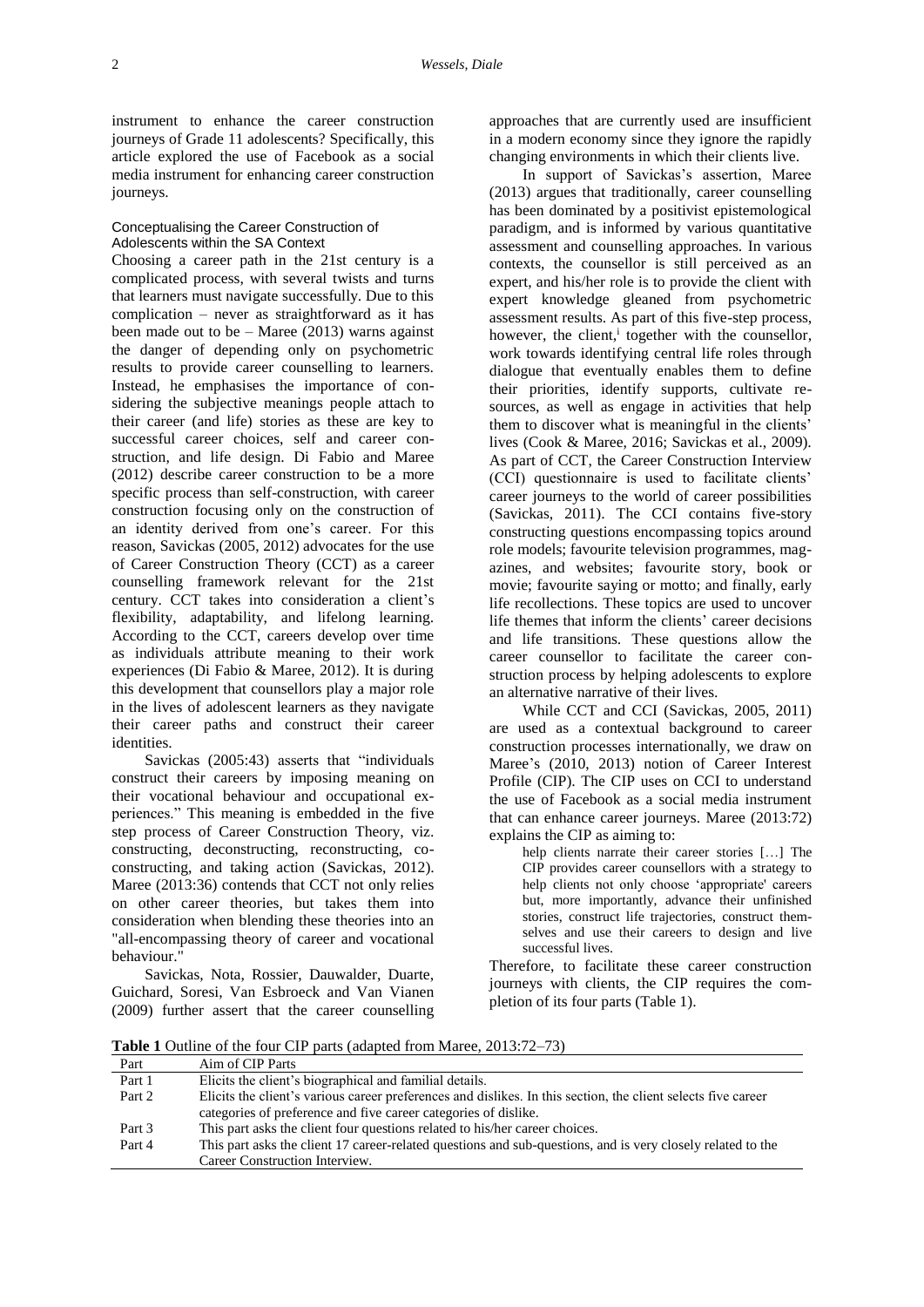Maree (2013) suggests that, after the CIP has been developed, an inductive qualitative analysis of the CIP results must be conducted to identify the client's life themes, interests, habits, and attitudes related to his/her career construction. He further suggests that the inductive qualitative analysis be done in collaboration with the client to co-construct the career journey with the client's active participation.

## Adolescent Career Construction and the Uses of **Technology**

Developmentally, adolescence is defined as the transition period between childhood and adulthood (World Health Organisation, 2014). It is a developmental stage characterised by immense physical and hormonal changes, as well as dramatic changes in identity, self-consciousness, and cognitive flexibility (Blakemore & Choudhury, 2006:296). Setlhare (2010) concludes that career construction interventions can be used when assisting adolescents. Further research suggests that career preparation is a vital developmental task for adolescents (Skorikov, 2007). Crous (2011) concludes that the most critical stage of identity development is during the adolescent period of a person's life. For this reason, it can be deduced that a career construction intervention is relevant to an adolescent client; however, a more specific focus on identity formation, career preparation, and career adaptability is needed. Concerning adolescence and the use of the internet, Wartella, Caplovitz and Lee (2004) note that many adolescents already use the internet to explore their identities (Phillips, 2007). Evidence suggests that adolescents currently use Facebook for various reasons, including selfdisclosure (Bazarova & Choi, 2014), satisfying their need for a sense of belonging and self-presentation (Nadkarni & Hofmann, 2012), the need to feel worthy and preserve their self-integrities (Toma & Hancock, 2013), and to explore their personal and social identities (Barker, 2009; Zhao, Grasmuck & Martin, 2008). Jenkins-Guarnieri, Wright and Johnson (2013), as well as Oldmeadow, Quinn and Kowert (2013) have studied attachment styles evident on Facebook, and they conclude that users display the progression of certain developmental tasks. Wilson, Gosling and Graham (2012: 213) explain that "[t]he Facebook profile page amounts to a blank canvas on which each user has free reign to construct a public or semi-public image of him - or herself."

## Facebook as a Social Media Instrument for Adolescents' Career Construction

Networking and connectivity can be viewed as hallmarks of the fifth wave in career development, which highlights connectedness via digital devices and associated programmes (Maree, 2013). This digital connectedness is characterised by what Maree (2013:11) refers to as "impermanence,

fragmentation, immediacy, disregard for authority, unlimited potential for creativity and innovation, freedom of expression, the feeling of being listened to by all people at all times, unlimited potential for self-construction, and electivity", where people can choose with whom to associate at an individual and collective level. Social media forms part of this networking system and has a huge following of adolescents. Social media is defined as a collection of online instruments that support social interaction between users (Hansen, Shneiderman & Smith, 2011). It is further seen as a form of electronic communication through which users create online communities to share information, ideas, personal messages and other content such as videos (Merriam-Webster, 2017). Mayfield (2008), moreover, describes social media as a form of online media that have certain characteristics in common. These characteristics are participation, openness, conversation, community, and connectedness. With the above definitions in mind, we describe social media as a set of online instruments that emphasise communication, collaboration and participation amongst their users. Kaplan and Haenlein (2010:60) identify six different types of social media, namely: collaborative projects, blogs, content communities, social networking sites, virtual game worlds, and virtual social worlds (Figure 1).

Of these platforms, Facebook is currently the largest social networking site, with more than one billion active users worldwide as of March 2017 (Facebook, 2017). It is an online platform that focuses on the concept of personal commentary and interaction and that allows its users to create and share personal profiles. These profiles serve as a means of linking and communicating with other Facebook members, viewing information on their profiles and growing a list of friends via the platform (Wilson et al., 2012). However, it is a question as to Facebook's relevance for an adolescent's career construction. It is important to consider that while Facebook plays a major role in adolescents' career construction, the accuracy of profile information must be triangulated with other data sources to obtain a holistic view of adolescents. This is because people only post on Facebook what they want us to know about them.

When asked about the purpose of Facebook in a television interview, Mark Zuckerberg, the founder of Facebook, answered: "… the question isn't what do we want to know about people, it's what do people want to tell about themselves" (Schonfeld, 2011). His response is significant to this article since, during the career construction process, clients' perceptions and 'what they want to disclose about themselves' are central to assisting them in constructing their career journeys. The relevance of Facebook is augmented by its uniform layout and popularity. This relevance is confirmed by Gon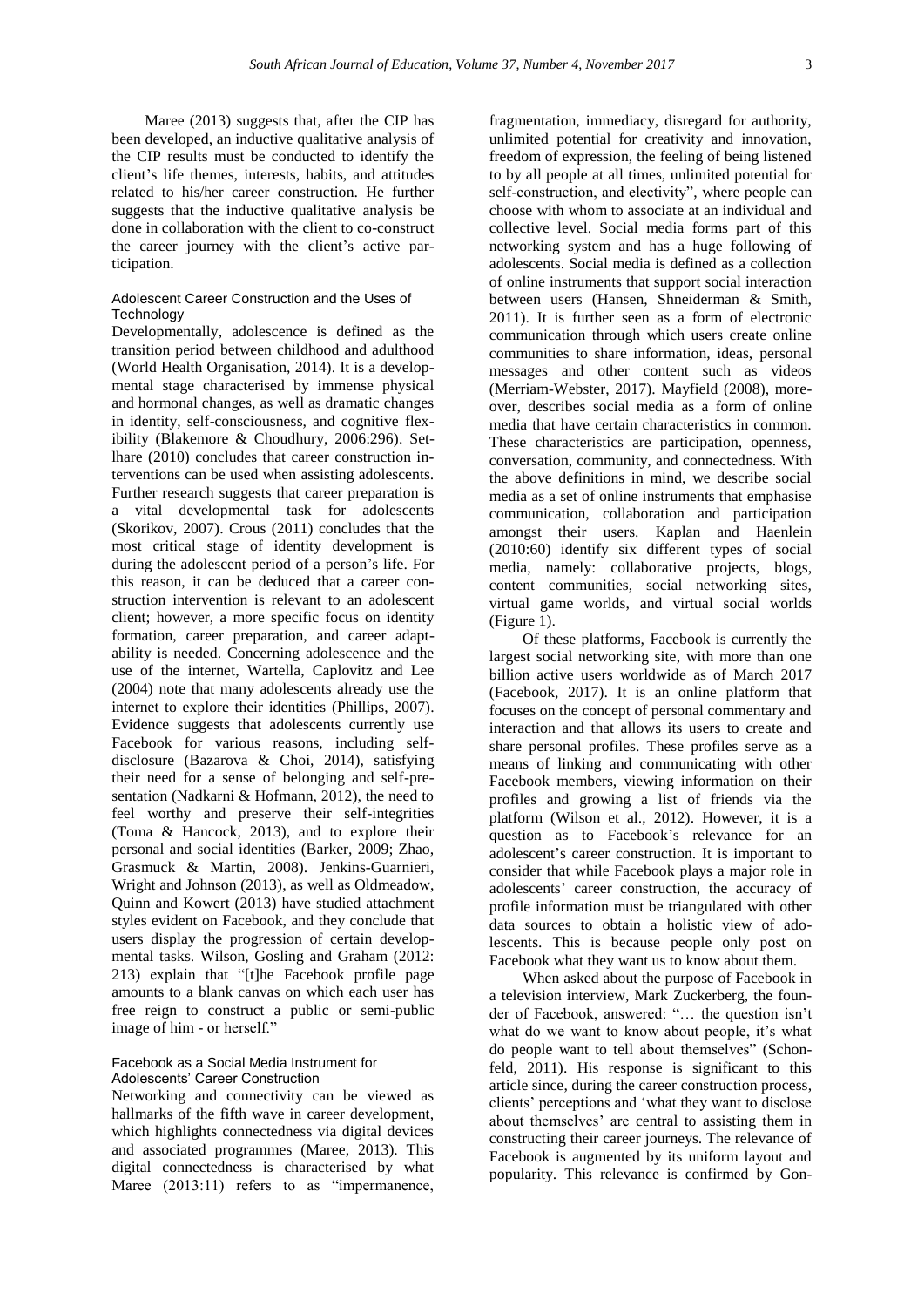zales and Hancock's (2011) choice of Facebook as their preferred social media platform for research purposes. Due to the concept of personal sharing

and its uniform layout and popularity as a social media instrument, Facebook served as the ideal platform for the research presented in this article.



Figure 1 Types of social media and their relation to Facebook<sup>ii</sup> based on Kaplan and Haenlein (2010)

Available literature on the use of Facebook yields few research results regarding the use of Facebook as a career construction instrument. It describes Facebook as an instrument to: (a) promote career services at various educational institutions; and (b) provide students with information related to their future careers (O'Reilly, 2011; Osborn & LoFrisco, 2012). Although research is limited regarding the use of Facebook as a career construction instrument, other research fields and professions have used Facebook for various purposes. Moorhead, Hazlett, Harrison, Carroll, Irwin and Hoving (2013) conducted a systematic review of the uses, limitations, and benefits of social media in the healthcare profession. This review concludes that social media can improve communication and help raise awareness about health-related issues. Various studies emphasise the utility value of Facebook as a platform for recruitment, sources of data, research, education and communication. Recent studies by Fournier, Hall, Ricke and Storey (2013) used social media platforms to research various perceptions about binge drinking at universities. Facebook was further used by Amerson (2011) as a communication instrument to find participants for her study. As a company, Facebook used its platform to conduct a psychological experiment to measure the emotional contagion of status updates (Coviello, Sohn, Kramer, Marlow, Franceschetti, Christakis & Fowler, 2014). Various studies have also been

conducted by utilising user profiles as a data source (Back, Stopfer, Vazire, Gaddis, Schmukle, Egloff & Gosling, 2010; Darvell, Walsh & White, 2011; Gosling, Gaddis & Vazire, 2007). The research presented in this article has highlighted Facebook's potential to be used as an instrument to educate, communicate and serve as a data source during the career construction process.

#### **Method**

## Mode of Inquiry

A qualitative multiple case study design from a constructivist paradigm was used in this research. The CIP 4 (CIP, Maree, 2010, 2013) was used as a framework to facilitate the career construction process with the three participants. Maree (2013:72) states that "the CIP provides career counsellors with a strategy to help clients not only choose 'appropriate' careers but, more importantly, advance their unfinished stories, construct their life trajectories, construct themselves and use their careers to design and live successful lives."

## Participants and Context

A non-probability purposive sample of three participants was used. All three had gone through a full career assessment and guidance process at the research site. These learners were then approached for possible participation in this research study. The average age of the learners was 17 years. They all met the criteria of being Grade 11 adolescent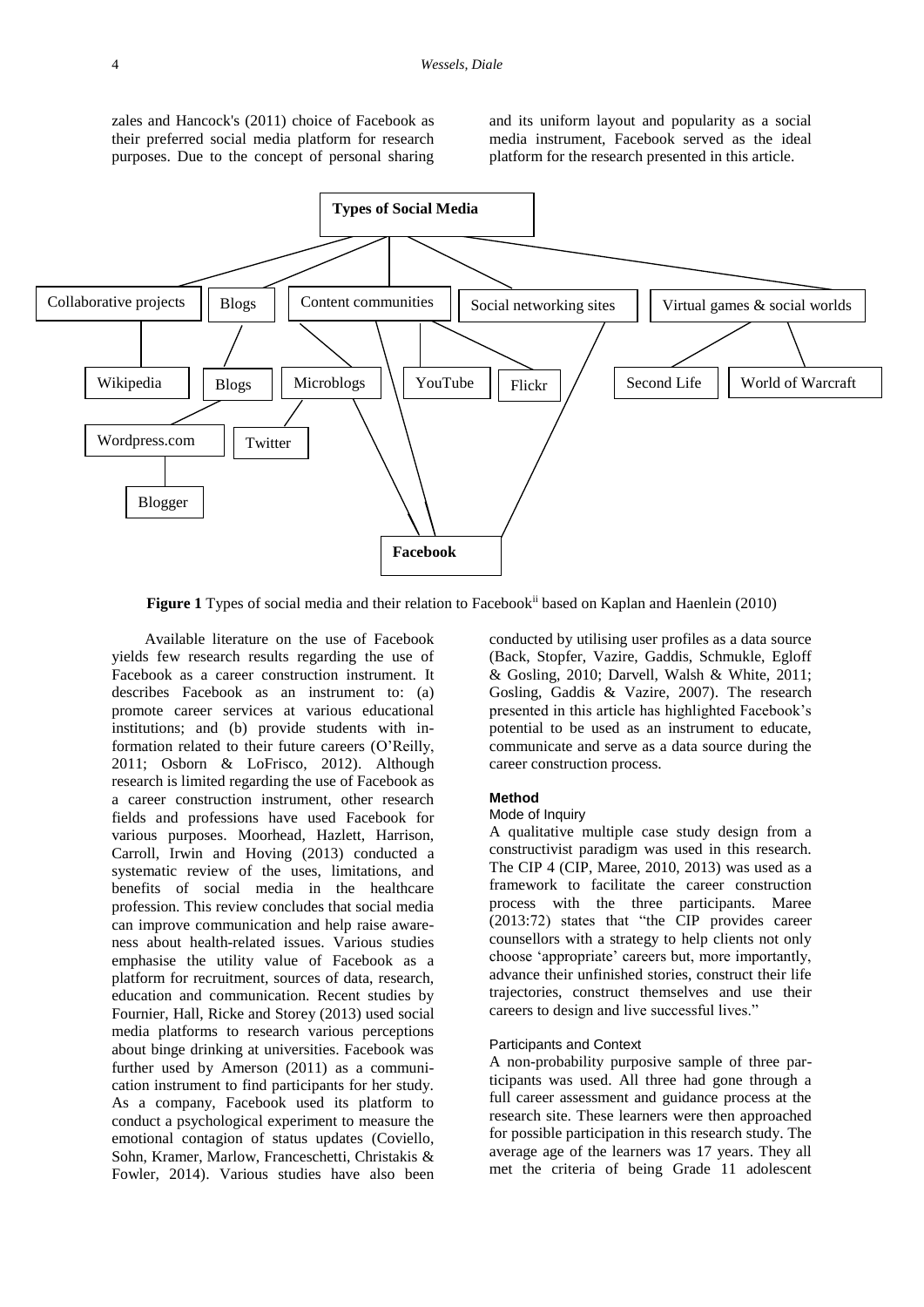learners, and all had a Facebook Profile for more than two years and were willing to participate in the research. The research site was a private school situated in the Northern suburbs of Johannesburg, consisting of families who fall in the middle-tohigh income bracket. The language of teaching and learning at school was English, and although participants' home language was not English, they communicated in English both at school and at

**Table 2** Participants' profiles

| Participant Pseudonym  | Gender | Race              | Country of Origin |
|------------------------|--------|-------------------|-------------------|
| Participant 1: Michael | Male   | Coloured          | South African     |
| Participant 2: Monica  | Female | Caucasian English | South African     |
| Participant 3: Thuli   | Female | African Black     | Zimbabwean        |

# Data-Gathering Strategy

Data was collected during the career construction process with each participant. Crous (2011) used the career construction process as a data collection framework in her study. However, in contrast to this study, she used a process mapped out by Campell and Ungar (2004, cited in Crous, 2011:58) and Savickas et al. (2009). Since this study is contextually based in South Africa, the CIP 4 (Maree, 2013) was used as a framework for the three case studies. Maree (2013) reminds us that the information contained in the CIP should not be used in isolation and should be triangulated with other sources of career information. To this end, we supplemented the CIP 4 with the Jung Personality Questionnaire (Du Toit, 1996) that the participants had completed when they initially requested career guidance from the school. During the career counselling process observations and process, notes were also kept. Although the psychometric assessments were administered in a group setting, the CIP 4 was used to facilitate the career construction process with each participant. The participants' Facebook profiles were captured via the "Download your Facebook data" (Facebook, 2015) feature on Facebook. However, the participants and their parents had to provide a signed consent form to use the information for research purposes. Only the information that the participants wished to share was used for this study. The information was saved in a password-protected electronic encrypted format to ensure the participants' confidentiality.

#### Data Analysis

The data from each participant's Facebook profile and career assessments was analysed by an inductive thematic analysis method described by Braun and Clarke (2006). This technique assisted us to segment, categorise, summarise, and reconstruct the data in a way that captured the important concepts in the data set (Ayres, 2008). The data set subsequently informed the interaction during the process of career construction. Maree (2013:44) proposes that the role of the career counsellor during the process is that of a "reflective cohome. The school's headmaster acted as the gatekeeper, and parents' consent and learners' assent was requested. Of the three participants, one was male, and two were female. Although one of the participants was not of South African origin (Table 2), at the time of the study, she was living in Johannesburg and attended the high school in which the research was conducted.

constructor of meaning in the stories and lives of clients."

Process notes of each case study were kept, after which a cross-case analysis was conducted, and each case was "collectively compared" (Race, 2010:118) to explore the use of Facebook as a social media instrument that enhanced career construction journeys.

## **Trustworthiness**

The electronic nature of the qualitative data source (Facebook) and the standardised nature of career assessment questionnaires increased the trustworthiness and accuracy of the data sources in this study. Furthermore, each participant was provided with an opportunity to co-construct themes in collaboration with the researcher to verify the correctness of the interpretation of what they had said.

## Ethical Issues

Ethical approval was granted for the study by the University of Johannesburg Ethical Clearance Number: 2014-021. In addition, the school management approved of the study to be conducted at the school. All participants were informed of the purpose of the study and were reassured that any identifying information would be kept safe and confidential. None of the participants were exposed to harmful situations. The benefits of this research, therefore, outweighed the risks. Participation in the research was voluntary, and participants provided their assent. The parents of the learners also provided their consent for this research.

#### **Findings**

From the thematic analysis, three career construction themes relating to participants' career development, personal development, and social development emerged. The discussion of the findings is presented considering how individual participants constructed their career journeys. These findings were triangulated with findings from Facebook profiles and statuses, CIP 4 and JPQ data. The fourth theme on supplementary data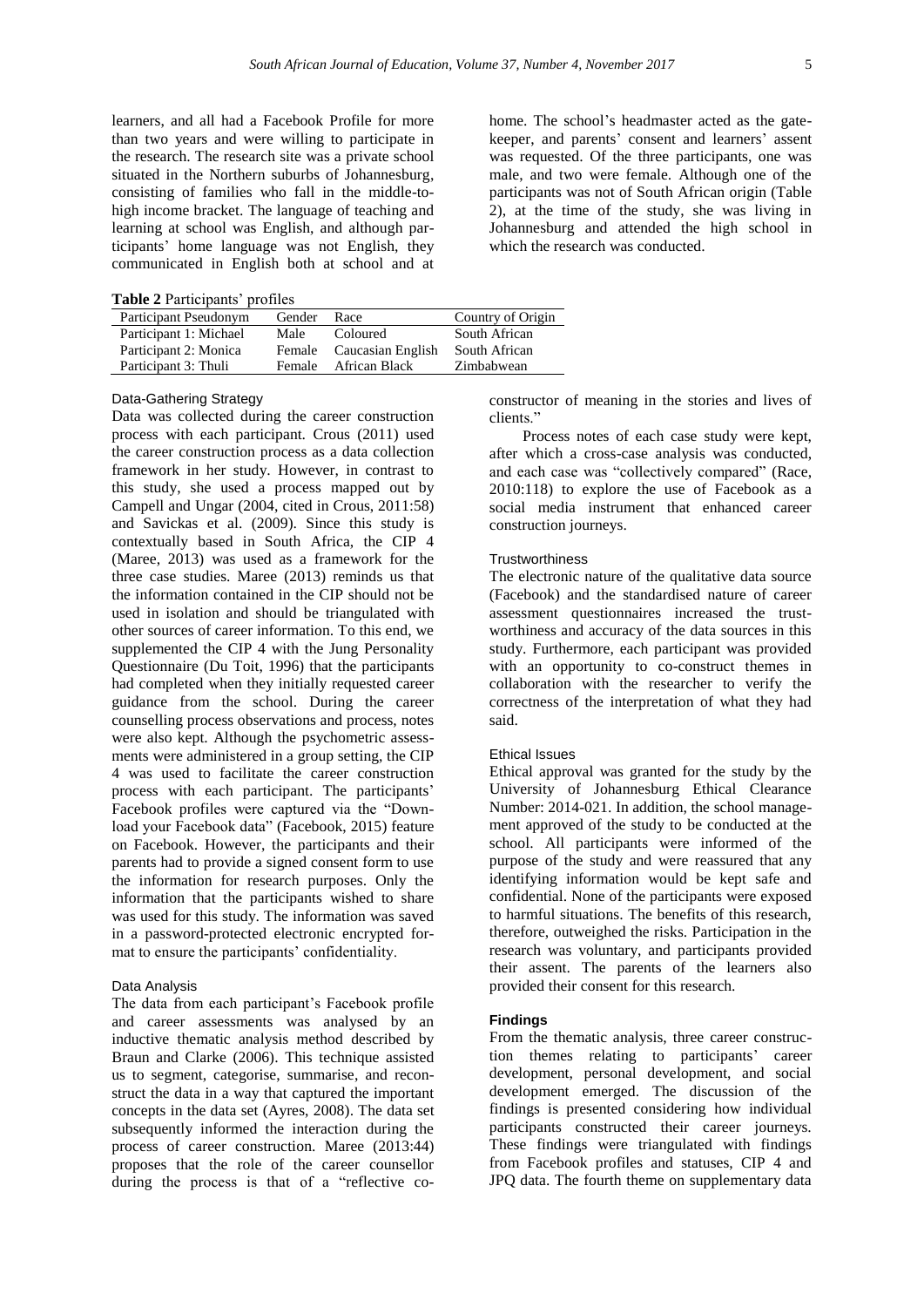from Facebook was added as it significantly contributed to the study of who participants are and how they portray themselves on social media. The career construction approach was chosen due to its positive slant to career counselling, with its emphasis on promoting clients' wellbeing and resilience. Table 3 indicates the identified career construction themes about the individual participants' sub-themes, revealing Facebook as an instrument that can be used to enhance the career construction of Grade 11 adolescent learners.

#### Participant 1: Michael's Themes

From the data derived from his Facebook profile, statuses, CIP 4 and JPQ, Michael's theme relating to his career aspirations was Sports. In the theme Sports, Michael stated he was most interested in becoming a professional soccer player or sports manager, or in pursuing a career in sports law.<sup>iii</sup> On his Facebook profile, soccer-related terminology was frequently repeated e.g., "UEFA Champions League", "Barclays Football, SoccerBible." In addition, various sports-related terminology appeared on his Facebook page e.g., "Nike Sportswear" and "talkSport." He further commented on soccer in two of his status updates: "What a comeback from city!!!!!! It shows what they can do as a football club!!!! Wow!!!" and "23 to Sundowns 0 to Powerlines FC lolhahahahahaha."

Michael's personal development was related to his Enterprise theme. It was noted that his Facebook statuses included comments such as: "Work=pay=pay day=tomorrow" and "Money money money ... I've got some now OHYA." He also posted five statuses about him selling either tickets or clothing items to his peers. This personal interest related to an initial career aspiration, due to the fact that in the CIP 4 results he indicated "Entrepreneurship, running and maintaining personal business" as his second preferred career category. "Business Studies" was also one of his favourite subjects at school.

In the Extraversion theme, Michael expressed an aversion to being lonely in his CIP 4 results. This corresponded to his Facebook status, "Lisitoland friday gonna be big with the peeps awes!!!", interpreted as an expression of the need to be amongst people. According to his JPQ results, he was prone to extraversion.

Although Michael's High Self Esteem theme was derived only from his Facebook profile and statuses, it was an important supplementary piece of information as this kind of character is needed in both the sports and business worlds. These statuses include: "Ok ok you know I AM JUST AMA-ZINGGGGGG"; "Amazing just how i remember" and "I got movesve like micheal jackson look into my eyes and il own you!!!!."

# Participant 2: Monica's Themes

Monica's themes were identified as Arts, Objectivity, Enjoyment and Animals. Although not overtly expressed as a career aspiration, content related to the Arts theme was triangulated with and across the assessments and her Facebook profile and statuses. Monica's profile displayed various groups related to the beauty industry e.g., "which haircut suits you?" and "what kind of beautiful are you?" In addition, the career in which she was most interested was the beauty industry. We observed with interest that although Monica wants to work in a social and artistic field where one has to build relationships with people, in her Facebook statuses, she seemed to be anti-people. Monica frequently commented on her annoyance with people in her Facebook statuses e.g., "I Find A Few People Annoying, And You Are All Of Them" and "Jissus PEOPLE!!!!!!!" Furthermore, she stated in her CIP 4 results: "I get tired of listening to other peoples problems." She expressed an aversion to working in large groups, and her JPQ profile revealed a preference for introversion.

Monica's Objectivity theme was evident in her frequent comments on her status updates that expressed logic and common sense: "How convenient that bread and milk the most common things on a shopping list and more often than not the only thing on the list are on opposite sides of the shop! Where is common sense now days?" and "You know ... I don't get it ... Parents tell their kids that 'there's starving kids all over the world and you can't even finish the food on your plate!' But even if they finished the food on their plate there's still gonna be starving kids all over the world ... So what point are they trying to make? ... That there's starving kids all over the world who are still starving and you sitting here stuffing your face with food you don't really want to eat ... Just saying." Additionally, her Facebook profile also demonstrated a liking for groups that deal with knowledge and facts: "WTF Facts" and "Fact Alarm." She furthermore expressed her preference to facts in her CIP results.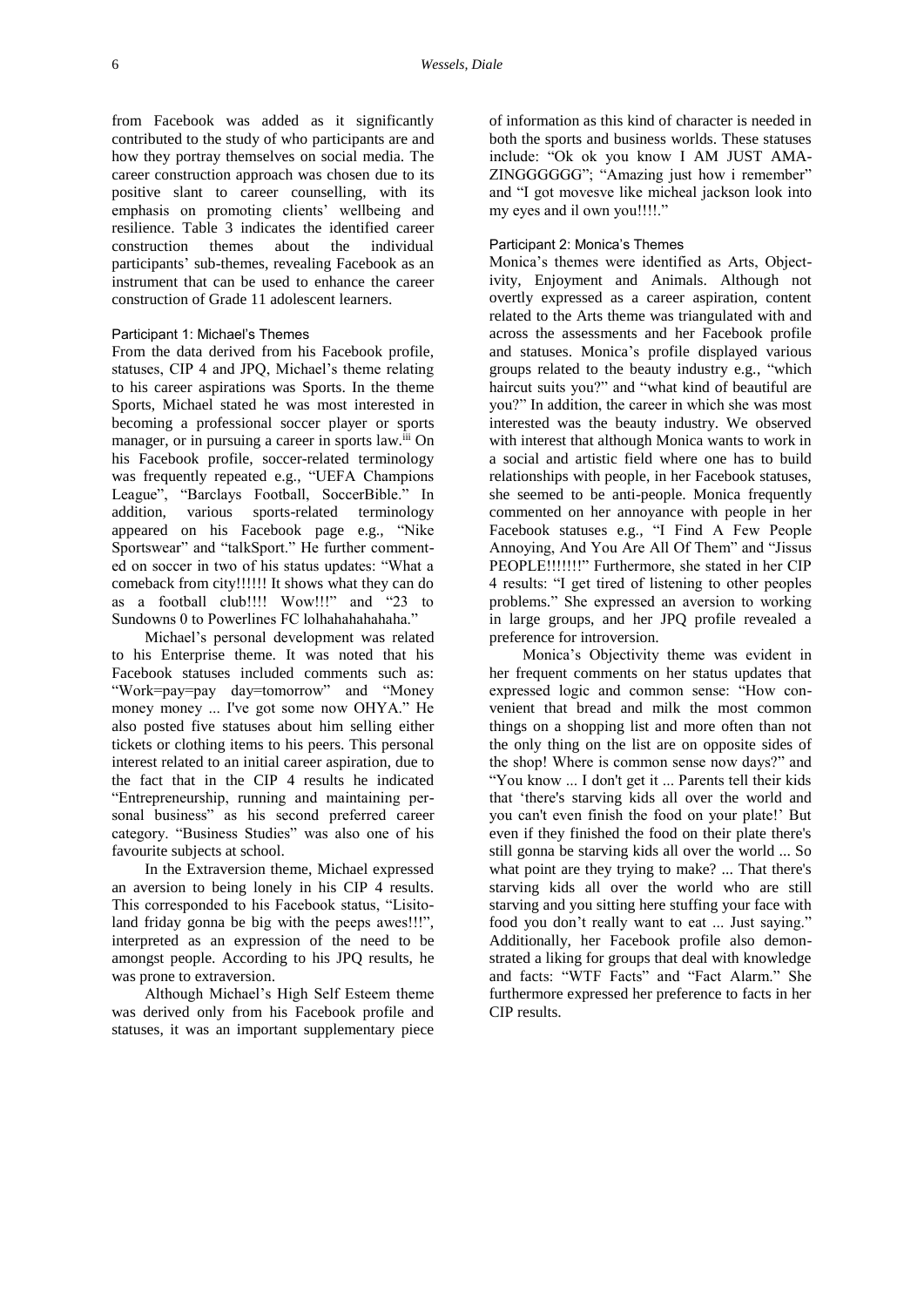| Data Sources<br>Participant 1: Michael*           |                    |                         | Participant 2: Monica* |                     |                              | Participant 3: Thuli*   |                    |                     |                    |                      |                    |                     |
|---------------------------------------------------|--------------------|-------------------------|------------------------|---------------------|------------------------------|-------------------------|--------------------|---------------------|--------------------|----------------------|--------------------|---------------------|
| Career construction<br>themes                     | Career development | development<br>Personal | Social development     | Supplementary theme | Career development           | Personal development    | Social development | Supplementary theme | Career development | Personal development | Social development | Supplementary theme |
| Participants' themes<br>FB Profile<br>FB Statuses | Sports             | Enterprise              | Extraversion<br>V      | High Self Esteem    | <b>Arts</b><br>$\mathcal{N}$ | <b>Objectivity</b><br>V | Enjoyment          | Animals             | <b>Status</b><br>٦ | Trust                | $_{\rm Food}$      | Religion            |
| $\rm CIP$ 4<br><b>JPQ</b>                         | V<br>$\vdash$      |                         | $\sqrt{ }$             | ᄇ<br>≏              | $\mathcal{N}$                | $\sqrt{ }$              |                    | ◠                   | $\sqrt{}$          | $\sqrt{ }$           | V                  | $\sim$<br>∍<br>s    |

**Table 3** Contribution of Facebook to the career construction journeys of Grade 11 adolescents

*Note*. \* = Pseudonyms used for participants; Tri = Facebook served as a tool to triangulate data; Sup = Facebook served as a tool to supplement addition theme; FB – Facebook; CIP – Career Interest Profile; JPQ – Jung Personality Questionnaire.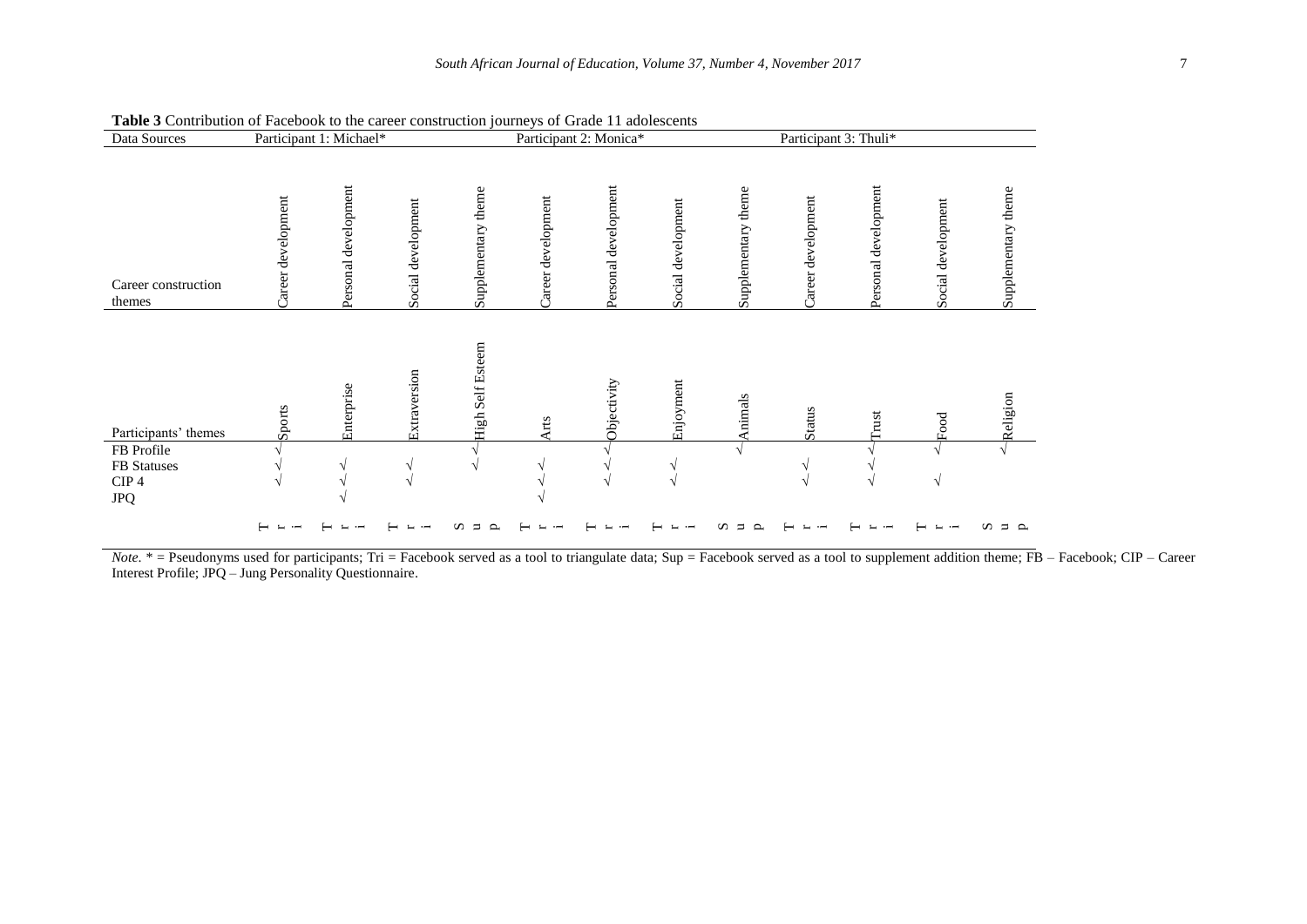Concerning the Enjoyment theme, Monica frequently referred to being bored e.g., "Ok the airport is officially the most boring place in the world!!! Even worse than school and thats saying something!!" and "life is good but {boring}." In her CIP 4 results, she expressed a dislike for a career category, because she considered it boring. In the CIP 4 question related to what she did not enjoy, she stated she did not enjoy a "lengthy process." It was interesting that although Monica did not express an interest in animals in her career assessments, her Facebook profile regarded the Animals theme as high. The theme was regarded as a supplementary one, as it was only found on her Facebook profile, but could be a replacement for her anti-people stance and her annoyance with lengthy talks and processes. Monica liked two groups related to the advocacy and care of animals: "Highveld Horse Care Unit" and "Horse Fighting in the Philippines MUST END \*\*, Please Sign The Petition." In addition, her Facebook profile displayed various groups related to animals.

#### Participant 3: Thuli's Themes

Thuli's career theme seemed to be related to her aspirations towards status, which she linked to having money, and to being well known. This was evident from both her CIP results and her Facebook statuses. She expressed an abhorrence for poverty, demonstrated in the following quotes: "poverty is not a condition, it's a state of mind" and "the greatest enemy in the church is NOT the devil, the greatest enemy is POVERTY! POVERTY IS A CURSE! \*\*Bishop Freddie Edwards." In addition, when asked what career her parents recommend that she pursue, she stated: "Anything I enjoy and makes a lot of money." Thuli also expressed that Beyonce is her role model, "because she Beyonce, she had money and everyone knew her and loved her."

At a personal level, trust emerged as an important theme for Thuli. In her CIP results, she states that she does not trust a person easily and that one of her biggest failures was trusting the wrong people; however, her Facebook status could be seen to read: "Trust God and Smile!!" and "I will say of the Lord, He is my refuge and my fortress, my God in whom I trust Psalms 91:1–2." These quotes related to information found in her Facebook profile and updates on religion, which served as an interesting supplementary tool in relation to the theme of trust, but contradicted her theme of status. A major part of her Facebook statuses consisted of comments about her religion, deity, and church. Examples of these comments include: "For God so loved me that when HE looked at my Nasty self, He gave HIS Son for me and then when His Son looked at my Dirty self, He gave HIS life for me. I am not saved by beauty or accent, but I AM SAVED BY GRACE!!!! PrOud

To Say JESUS is My SAVIOR!!" On her Facebook profile, she expressed her favourite books to be The Bible, Bible, The Holy Bible, The Annointing, Hope for Today. She also notes her favourite activities to be "Praying, Born-again Christian." It is interesting to note that in her other career assessment such as the Values Scale, little reference is made to religion.

Food was a theme found in both her CIP and Facebook profile. In the CIP, she stated that she enjoyed baking. Additionally, on her Facebook profile, reference is made to cooking recipes, eating well, and cooking. This was related to her social development, as people who love cooking are usually in the company of others, so that they can put their recipes to the test and get feedback from significant others, be they family or friends.

Although there were triangulations and a supplement found in Thuli's Facebook statuses and Facebook profiles, one interesting contradiction was revealed. Under her Facebook Status theme, Thuli displayed an aversion to poverty and an affinity for money. However, in her CIP 4 results, she viewed Mother Teresa as her role model because "she wasn't that wealthy." In her case study, the contradictory information on Facebook served as a reflection of her adolescent identity.

## **Discussion**

Based on the above analysis that emerges across the different case studies, it is evident that, to some extent, Facebook serves as an essential instrument in the career construction journeys of adolescent learners at two levels, namely: as a triangulation instrument, and as a supplementary career counselling instrument.

The analysis of all the case studies indicates that Facebook serves as an instrument for the triangulation of information. Triangulation is defined as a method that helps a career counsellor to increase the credibility of his/her findings (Rothbauer, 2008). Maree (2013) notes further that, in the career construction process, triangulation is a method that implements quality assurance. He observes that "different qualitative data-gathering methods are typically used to facilitate crystallization [*sic*] and enhance the trustworthiness of a study" (Maree, 2013:77). The analysis of the case studies above validated Facebook as an additional qualitative tool that can contribute to the quality assurance of adolescents' career construction journeys. Chen and Bryer (2012) state that using such platforms as potentially valuable sources of information can help the counsellor to understand individual clients' behaviour on such sites, thus allowing the counsellor to further explore alternative voices during the client's career construction journey.

By describing Facebook as a supplementary information instrument, we posit that Facebook can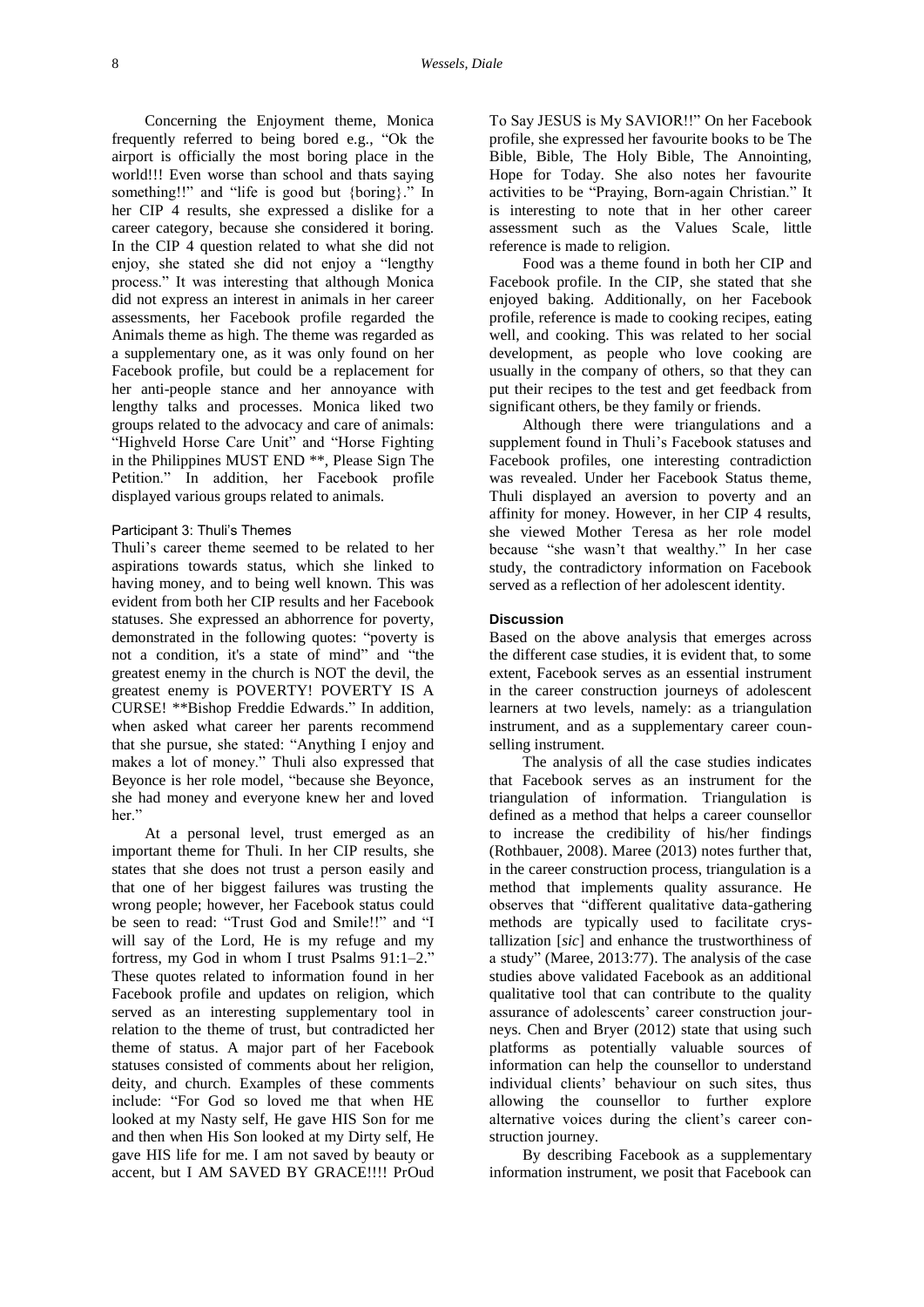be used as a tool for finding additional information that is not revealed by other career assessments. In other words, the Facebook analysis identified a clear theme(s) not revealed by the other career assessments. Concerning the career construction paradigm, Savickas et al. (2009) reminds career counsellors of the many narrative realities of their clients. They point out that the career construction process enables clients to engage in meaningmaking activities that allow them to create a new perspective of themselves. Hartung (2011), Maree (2013), and Maree and Beck (2004) caution, moreover, against the use of psychometric tests as the only instruments in the career counselling of clients in the multicultural and diverse South African context, as they are not sufficient in revealing the clients' life and career stories. This is equally pertinent in the South African context, given its cultural, historical and political landscape, where psychometric tests were used to discriminate against its citizens based on race (Maree & Van der Westhuizen, 2011). Savickas (2012) summarises the career construction process as construction, deconstruction, reconstruction, co-construction and action. In the career construction process, clients are seen as the "authors who may be characterized [*sic*] by autobiographical stories and who may be helped to reflect on life themes with which to construct their careers" (Savickas, 2012:17). Viewed in light of the findings, it does seem evident that Facebook serves as an information source that could assist in the construction and deconstruction processes. Further to this, while technology-based tools such as Facebook are used widely with ease by adolescents in South Africa, this is not the case with career assessments, since most of the instruments used are still developed in Western and European countries and are thus highly culturally biased. Therefore, the supplementary information that emerges from Facebook could enable a South African client to develop a new perspective about him/herself that psychometric batteries invariably miss. This renders it challenging for the counsellor to reconstruct a comprehensive career profile with the client, as significant informational narratives are left untold.

The construction and deconstruction processes of career construction entail unpacking the autobiographical identity and career stories of clients (McIlveen & Patton, 2007; Savickas, 2012). From Facebook statuses, narrative elements are observable and are able to be unpacked in collaboration with a client to assist with deconstructing career narratives. For instance, the themes supplemented a client's identified themes and enabled the career counsellor and client to deconstruct additional narratives that are highlighted in the other career assessments.

Related to social learning theories, and in particular, to connectivism theory (Siemens, 2005),

social learning is integrated with social media technologies, as it is seen as an external and universal multi-connected process, rather than an internal individualistic activity (Chen & Bryer, 2012). For this reason, clients' connections to others through multiple social media platforms such as Facebook provide the ideal resource to deconstruct the various personal and behavioural influences on a client's biographical construction. For example, the theme of religion emerged in Thuli's career themes. Many of her status updates related to religion were in the form of quotations. Various Christian writers and opinion leaders were, therefore, a major influence on Thuli's biographical construction. Bandura (2001) argues that exposure to mass communication media has a pivotal influence on people's socially constructed realities. It also provides the client and the counsellor with the potential to recreate the counselling environment, which can allow counselling to be experienced as a uniquely social enterprise co-created by all involved. Such a transformative approach has the potential to allow greater interaction across the counsellor-client divide (Chen & Bryer, 2012). The content to which both counsellor and client are exposed will help shape their principles and perceptions of reality. Therefore, the information on Facebook affords a career counsellor a glimpse into the content to which his/her client is exposed, and that plays an important role in shaping a client's constructed reality. Adopting the idea that Facebook forms part of the client's life story and reality, we concur with Savickas's (2012:13) notion that "life design interventions constructs career through small stories, reconstructs the stories into a life portrait, and co-constructs intentions that advance the career story into a new episode."

#### Limitations and Future Research

One of the possible limitations of this study is that, due to the multiple case study design of the research, the extent of the findings is limited. Moreover, because only three participants were included, the findings cannot be generalised to the entire adolescent population of South Africa. Furthermore, although the trustworthiness and credibility criteria were strictly adhered to, since this was part of a career counselling process, as researchers, we cannot be separated from our subjective interpretations. A future study with more participants may provide more generalisable results. Future research is also needed using deductive analysis on the Facebook profiles of research participants to look for life themes, values and career construction themes specifically. Although we have noted some advantages of using Facebook in career counselling, it is imperative that we consider some ethical dilemmas that may be caused by such interventions. With policy and legislation around the use of social media in South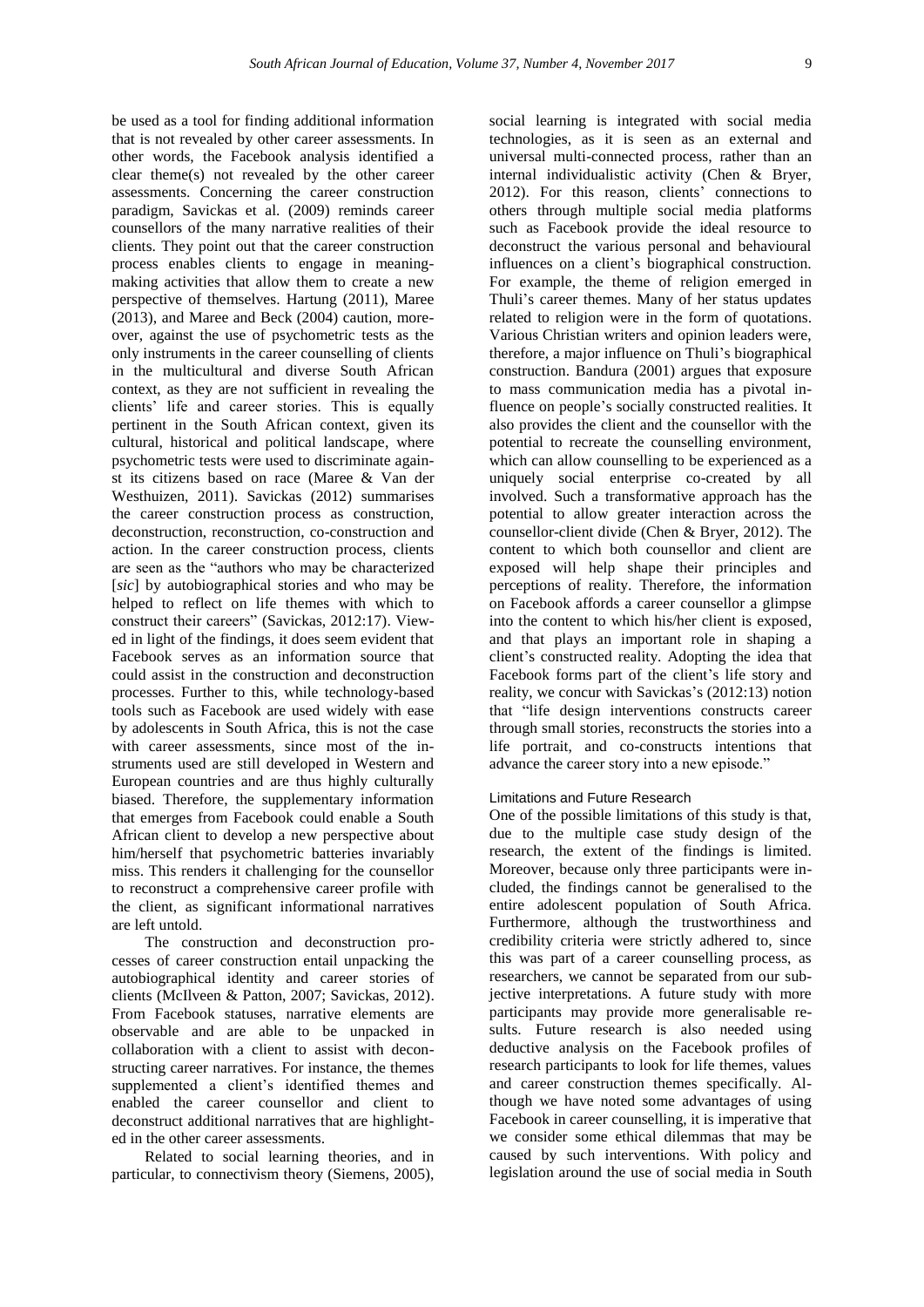Africa being at a developmental stage at present, there are no clear guidelines as to online psychological activities. However, we recommend that practitioners who wish to use such interventions with their clients follow the current procedures, as described by the HPCSA codes of ethical conduct.

# **Conclusion**

The use of Facebook as an instrument to enhance the career construction journeys of adolescent learners poses significant opportunities in the field of career development. Facebook can be readily accessible to both career counsellors and their clients, providing fast and up-to-date information that can be useful to their career construction process. However, the proposal to use Facebook in career counselling also poses challenges, as this is a new development that still requires guidelines from professional bodies in South Africa. There is a further need for professional development and supervision guidelines that will support counsellors in using social media networks such as Facebook responsibly, taking ethical boundaries into consideration and foreseeing any ethical dilemmas that may arise. A further challenge to be taken into consideration is the client's right to information privacy with the Protection of Personal Information (PoPI) Act of 2013 (Republic of South Africa [RSA], 2013).

We agree, however, with Maree (2015:19) who asserts that "theorists and practitioners alike should help people deal with the impact of networking and connectivity in a world of work characterised by hierarchical structures on the one hand and networking and connectivity on the other." For us to strive for an action-orientated, positive approach to career construction, the author further proposes that "all of us in career counselling should work together to blend retrospect and prospect in a concerted attempt to convert challenges in career counselling into opportunities, hurt into hope, and hopelessness into inspiration" (Maree, 2015:20).

In summary, this research advocates for the use of Facebook as a social media instrument that can enhance the career construction journeys of adolescents. We believe the study can assist career counsellors to rethink their practices and to move beyond the traditional methods of career counselling. The research may, therefore, help counsellors to use technology-based tools based on the realisation that society shapes and, in turn, is shaped by developing technologies (Lynch & Redpath, 2014). Facebook is the biggest social media-based technology influencing both adults and adolescents alike and is, therefore, a valuable tool in career construction.

#### **Notes**

- i. The word client in the context of this article refers to the Grade 11 adolescent learner.
- ii. Unless otherwise stated, all images in this article were created for the purposes of this study only.
- iii. Quotations from the data set is presented in italics and underlined to assist with the readability of this section.
- iv. Published under a Creative Commons Attribution Licence.

#### **References**

- Amerson R 2011. Facebook: A tool for nursing education research. *Journal of Nursing Education*, 50(7):414–416. [https://doi.org/10.3928/01484834-](https://doi.org/10.3928/01484834-20110331-01) [20110331-01](https://doi.org/10.3928/01484834-20110331-01)
- Ayres L 2008. Thematic coding and analysis. In LM Given (ed). *The SAGE Encyclopedia of qualitative research methods* (Vol. 2). Los Angeles, CA: Sage.
- Back MD, Stopfer JM, Vazire S, Gaddis S, Schmukle SC, Egloff B & Gosling SD 2010. Facebook profiles reflect actual personality, not selfidealization. *Psychological Science*, 21(3):372– 374[. https://doi.org/10.1177/0956797609360756](https://doi.org/10.1177/0956797609360756)
- Bandura A 2001. Social cognitive theory of mass communication. *Media Psychology*, 3(3):265–299. [https://doi.org/10.1207/S1532785XMEP0303\\_03](https://doi.org/10.1207/S1532785XMEP0303_03)
- Barker V 2009. Older adolescents' motivations for social networks site use: The influence of gender, group, identity and collective self-esteem. *CyberPsychology & Behaviour*, 12(2):209–213. <https://doi.org/10.1089/cpb.2008.0228>
- Bazarova NN & Choi YH 2014. Self-disclosure in social media: Extending the functional approach to disclosure motivations and characteristics on social network sites. *Journal of Communication*, 64(4):635–657[. https://doi.org/10.1111/jcom.12106](https://doi.org/10.1111/jcom.12106)
- Blakemore SJ & Choudhury S 2006. Development of the adolescent brain: implications for executive function and social cognition. *The Journal of Child Psychology and Psychiatry*, 47(3–4):296–312. <https://doi.org/10.1111/j.1469-7610.2006.01611.x>
- BrainyQuote 2017. *Mark Zuckerberg quotes*. Available at

[https://www.brainyquote.com/quotes/quotes/m/mar](https://www.brainyquote.com/quotes/quotes/m/markzucker412428.html) [kzucker412428.html.](https://www.brainyquote.com/quotes/quotes/m/markzucker412428.html) Accessed 23 June 2017.

- Braun V & Clarke V 2006. Using thematic analysis in psychology. *Qualitative Research in Psychology*,  $3(2):77-101.$
- <https://doi.org/10.1191/1478088706qp063oa> Chen B & Bryer T 2012. Investigating instructional strategies for using social media in formal and informal learning. *The International Review of Research in Open and Distributed Learning*, 13(1):87–104.

<https://doi.org/10.19173/irrodl.v13i1.1027>

- Cook A & Maree JG 2016. Efficacy of using career and self-construction to help learners manage careerrelated transitions. *South African Journal of Education*, 36(1), Art. # 1225, 11 pages. <https://doi.org/10.15700/saje.v36n1a1225>
- Coviello L, Sohn Y, Kramer ADI, Marlow C, Franceschetti M, Christakis NA & Fowler JH 2014. Detecting emotional contagion in massive social networks. *PLOS ONE*, 9(3):e90315. <https://doi.org/10.1371/journal.pone.0090315>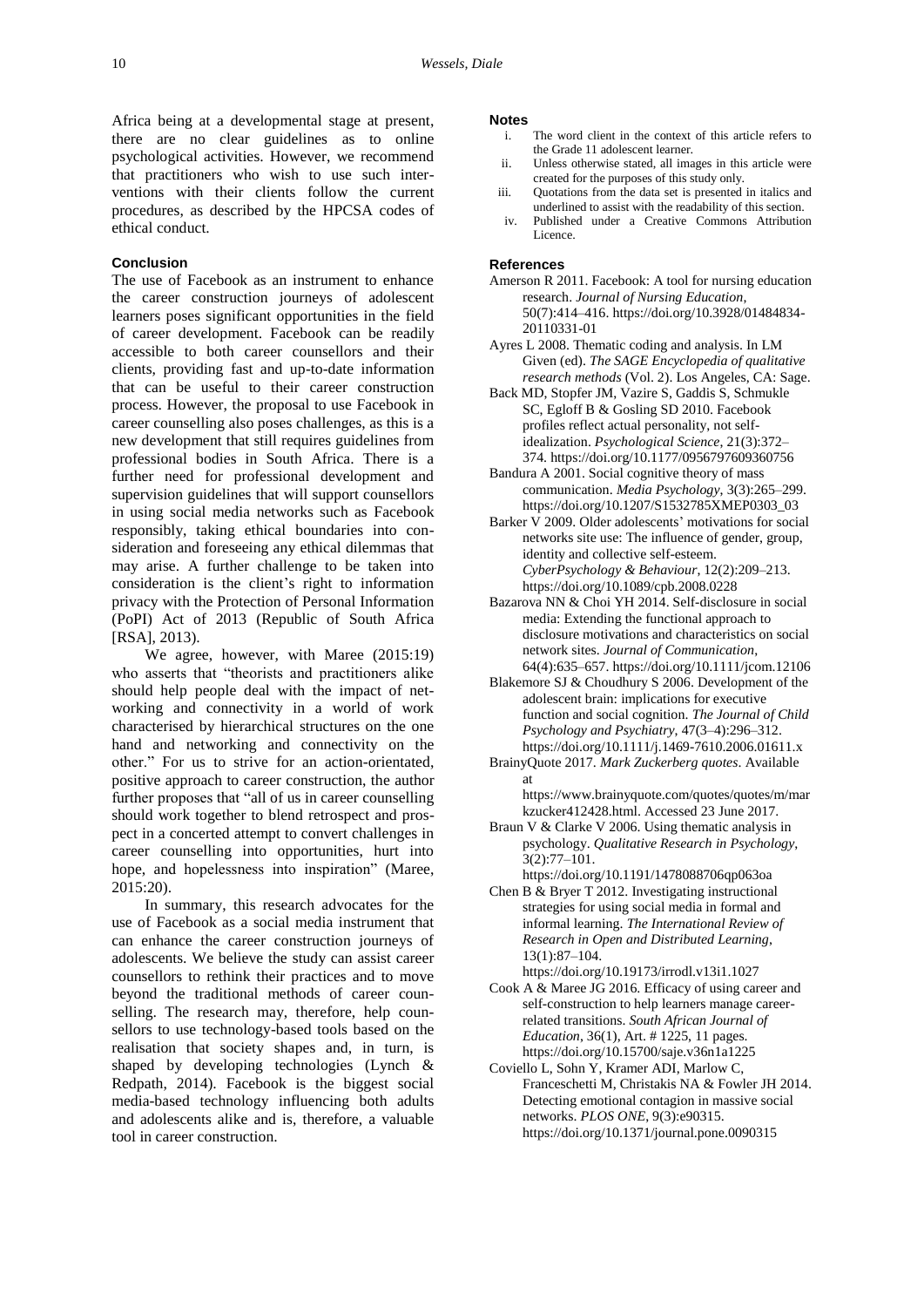- Crous S 2011. Possibility and limits of life design counselling with an abandoned adolescent. MEd dissertation. Pretoria, South Africa: University of Pretoria. Available at [http://repository.up.ac.za/bitstream/handle/2263/30](http://repository.up.ac.za/bitstream/handle/2263/30469/dissertation.pdf?sequence=1&isAllowed=y) [469/dissertation.pdf?sequence=1&isAllowed=y.](http://repository.up.ac.za/bitstream/handle/2263/30469/dissertation.pdf?sequence=1&isAllowed=y) Accessed 16 June 2017.
- Darvell MJ, Walsh SP & White KM 2011. Facebook tells me so: Applying the theory of planned behavior to understand partner-monitoring behavior on Facebook. *Cyberpsychology, Behavior, and Social Networking*, 14(12):717–722. <https://doi.org/10.1089/cyber.2011.0035>
- Di Fabio A & Maree JG 2012. Group-based Life Design Counseling in an Italian context. *Journal of Vocational Behavior*, 80(1):100–107. <https://doi.org/10.1016/j.jvb.2011.06.001>
- Du Toit LBH 1996. *Manual for the Jung Personality Questionnaire*. Pretoria, South Africa: Human Sciences Research Council.
- Facebook 2015. *Downloading your info*. Available at <http://www.facebook.com/help/131112897028467/> . Accessed 28 February 2015.
- Facebook 2017. *Company info*. Available at [https://newsroom.fb.com/company-info/.](https://newsroom.fb.com/company-info/) Accessed 10 April 2017.
- Fournier AK, Hall E, Ricke P & Storey B 2013. Alcohol and the social network: Online social networking sites and college students' perceived drinking norms. *Psychology of Popular Media Culture*, 2(2):86–95.<https://doi.org/10.1037/a0032097>
- Gonzales AL & Hancock JT 2011. Mirror, mirror on my Facebook wall: Effects of exposure to Facebook on self-esteem. *Cyberpsychology, Behavior and Social Networking*, 14(1–2):79–83. <https://doi.org/10.1089/cyber.2009.0411>
- Gosling SD, Gaddis S & Vazire S 2007. Personality impressions based on Facebook profiles. *ICWSM*, 7:1–4. Available at [https://pdfs.semanticscholar.org/47b3/db84c94dac4](https://pdfs.semanticscholar.org/47b3/db84c94dac4098163f0fb6886a8ffea0a2fc.pdf) [098163f0fb6886a8ffea0a2fc.pdf.](https://pdfs.semanticscholar.org/47b3/db84c94dac4098163f0fb6886a8ffea0a2fc.pdf) Accessed 14 June 2017.
- Hansen DL, Shneiderman B & Smith MA 2011. Social media: New technologies of collaboration. In DL Hansen, B Schneiderman & MA Smith. *Analyzing social media networks with NodeXL: Insights from a connected world*. Burlington, MA: Elsevier Inc. [https://doi.org/10.1016/B978-0-12-382229-](https://doi.org/10.1016/B978-0-12-382229-1.00002-3) [1.00002-3](https://doi.org/10.1016/B978-0-12-382229-1.00002-3)
- Hartung PJ 2011. Career construction: principles and practice. In K Maree (ed). *Shaping the story: A guide to facilitating narrative career counselling*. Rotterdam, The Netherlands: Sense Publishers.
- Jenkins-Guarnieri MA, Wright SL & Johnson BD 2013. The interrelationships among attachment style, personality traits, interpersonal competency, and Facebook use. *Psychology of Popular Media Culture*, 2(2):117–131. <https://doi.org/10.1037/a0030946>
- Kaplan AM & Haenlein M 2010. Users of the world, unite! The challenges and opportunities of Social Media. *Business Horizons*, 53(1):59–68. <https://doi.org/10.1016/j.bushor.2009.09.003>
- Lynch L & Redpath T 2014. 'Smart' technologies in early years literacy education: A meta-narrative of paradigmatic tensions in iPad use in an Australian preparatory classroom. *Journal of Early Childhood*

*Literacy*, 14(2):147–174.

<https://doi.org/10.1177/1468798412453150>

- Maree JG 2010. *Career Interest Profile. CIP Technical Manual* (Version 3). Johannesburg, South Africa: Jopie van Rooyen & Partners.
- Maree JG 2013. *Counselling for career construction. Connecting life themes to construct life portraits: Turning pain into hope*. Rotterdam, The Netherlands: Sense Publishers.
- Maree JG 2015. Career construction counseling: A thematic analysis of outcomes for four clients. *Journal of Vocational Behavior*, 86:1–9. <https://doi.org/10.1016/j.jvb.2014.10.001>
- Maree JG & Beck G 2004. Using various approaches in career counselling for traditionally disadvantaged (and other) learners: some limitations of a new frontier. *South African Journal of Education*, 24(1):80–87. Available at [https://www.ajol.info/index.php/saje/article/view/2](https://www.ajol.info/index.php/saje/article/view/24970/20654) [4970/20654.](https://www.ajol.info/index.php/saje/article/view/24970/20654) Accessed 14 June 2017.
- Maree JG & Van der Westhuizen CN 2011. Professional counseling in South Africa: A landscape under construction. *Journal of Counseling & Development*, 89(1):105–111. [https://doi.org/10.1002/j.1556-](https://doi.org/10.1002/j.1556-6678.2011.tb00066.x) [6678.2011.tb00066.x](https://doi.org/10.1002/j.1556-6678.2011.tb00066.x)
- Mayfield A 2008. *What is social media?* (E-book). London, England: iCrossing. Available at [http://www.icrossing.com/uk/sites/default/files\\_uk/](http://www.icrossing.com/uk/sites/default/files_uk/insight_pdf_files/What%20is%20Social%20Media_iCrossing_ebook.pdf) [insight\\_pdf\\_files/What%20is%20Social%20Media](http://www.icrossing.com/uk/sites/default/files_uk/insight_pdf_files/What%20is%20Social%20Media_iCrossing_ebook.pdf) [\\_iCrossing\\_ebook.pdf.](http://www.icrossing.com/uk/sites/default/files_uk/insight_pdf_files/What%20is%20Social%20Media_iCrossing_ebook.pdf) Accessed 14 June 2017.
- McIlveen P & Patton W 2007. Narrative career counselling: Theory and exemplars of practice. *Australian Psychologist*, 42(3):226–235. <https://doi.org/10.1080/00050060701405592>
- Merriam-Webster 2017. *Social media*. Available at [http://www.merriam-webster.com/dictionary/social](http://www.merriam-webster.com/dictionary/social%20media)  [media.](http://www.merriam-webster.com/dictionary/social%20media) Accessed 10 April 2017.
- Moorhead SA, Hazlett DE, Harrison L, Carroll JK, Irwin A & Hoving C 2013. A new dimension of health care: Systematic review of the uses, benefits, and limitations of social media for health communication. *Journal of Medical Internet Research*, 15(4):e85. <https://doi.org/10.2196/jmir.1933>
- Nadkarni A & Hofmann SG 2012. Why do people use Facebook? *Personality and Individual Differences*, 52(3):243–249. <https://doi.org/10.1016/j.paid.2011.11.007>
- Oldmeadow JA, Quinn S & Kowert R 2013. Attachment style, social skills, and Facebook use amongst adults. *Computers in Human Behavior*, 29(3):1142–1149.
- <https://doi.org/10.1016/j.chb.2012.10.006> O'Reilly V 2011. The role of school websites in career development practice. *International Journal for Educational and Vocational Guidance*, 11(3):175– 185[. https://doi.org/10.1007/s10775-011-9207-2](https://doi.org/10.1007/s10775-011-9207-2)
- Osborn DS & LoFrisco BM 2012. How do career centers use social networking sites? *The Career Development Quarterly*, 60(3):263–272. <https://doi.org/10.1002/j.2161-0045.2012.00022.x>
- Phillips S 2007. A brief history of Facebook. *The Guardian*, 25 July. Available at [http://www.theguardian.com/technology/2007/jul/2](http://www.theguardian.com/technology/2007/jul/25/media.newmedia) [5/media.newmedia.](http://www.theguardian.com/technology/2007/jul/25/media.newmedia) Accessed 7 January 2014.